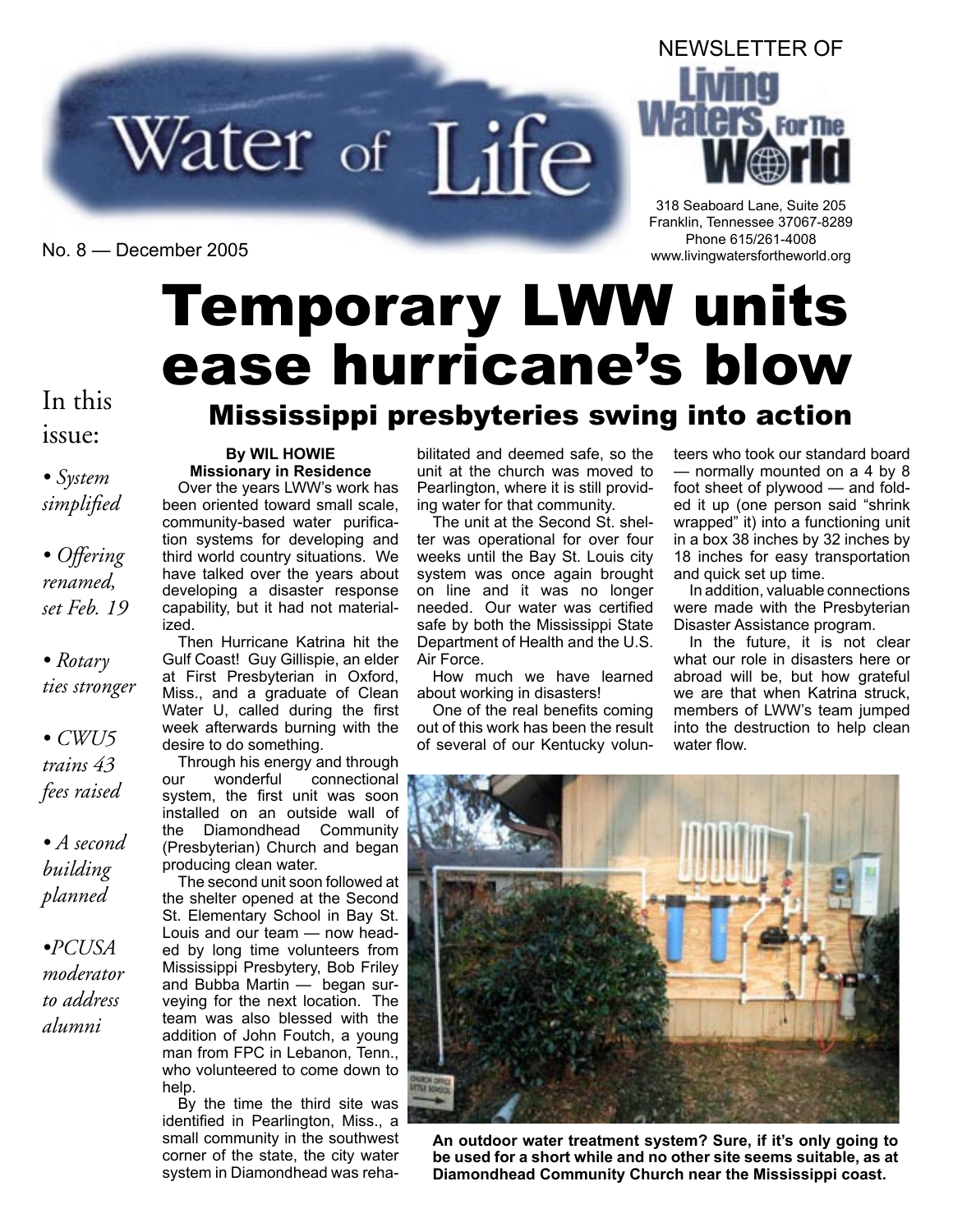## Designers produce simplified boards

Simpler is better.

That guiding principle has led LWW's designers through a tumultuous and massively productive year in the development of our purification systems.

LWW now has three different systems not only for purifying water contaminated by bacteria but also for the treatment of calcium, magnesium, brackish water and heavy metals.

All three types of systems are now operating with partners in the world.

One of the great gifts growing out of all this dedicated thought and work under the continued leadership of Remi Van Compernolle and Bob Friley has been the increasing simplification of operation and improved functioning of our standard board.

Fueled by Remi's white paper, "Technical Summary of Filtration, Microfiltration and Ozone Treatment" (available at www.livingwatersfortheworld.org under the 'Download Files' section), our core board now features just one pump, one tank and three valves for its complete operation.

More details will be available in our next newsletter. Let clean water flow!

### LWW gears up for 2006 offering with new name

Giving Sunday, the annual offering taken within the Synod of Living Waters to support Living Waters for the World, has put on a new dress.

Beginning in 2006, it will be known as **CLEAN WATER SUNDAY**.

"It is our hope that this more 'to the point' title will help church members keep the plight of half the world's population without clean water top of mind and heart," said Steve Young, the mission's administrator.

The requested date for churches to take the Clean Water Sunday offering is February 19, 2006, but any other date during the year also could be used. The offering is the largest single source of support for LWW.

"With the growth we are experiencing, we need across-the-board support from our synod's churches more than ever before," Young said.

This year's Giving Sunday has thus far raised some \$70,000 toward its \$85,000 goal.

Said Young: "We encourage churches that have not yet supported us financially this year to prayerfully consider receiving an offering before the end of year. With their help, we can reach this year's goal."

For more information about the Clean Water Sunday offering, including ordering complimentary offering materials, please contact Emily Dunbar at the Synod office, 615-261-4008.

### Rotary, LWW forging links toward joint water efforts

The links between Living Waters for the World and Rotary International are growing stronger.

As we reported in August, LWW attended Rotary's centennial celebration in Chicago June 18-22, 2005. Some 45,000 Rotarians and guests attended this largest convention in the club's history.

A major emphasis for Rotary International in 2005-2006 is the delivery of clean water to the world. LWW was one of five clean water organizations that had booths at the convention's trade show.

Interest was high throughout the five days, and as a result, over 400 individuals, representing clubs from 53 countries, signed up to receive more information.

Since that time, we have communicated with these individuals, inviting domestic and international clubs to "opt in" to have their information shared via LWW with one another, as a first step in partnering to work on a LWW project in an area of need.

To date, 30 clubs – about evenly split between domestic and international clubs – have given permission to have their information shared.

Rotary International's water projects coordinator has recently returned from a scouting trip in Africa, and has reported on several sites in need of clean water.

We are now in dialog with the RI representative on which of these sites may be best suited for a LWW project, and will then contact our opt-in prospects to begin the linking process.

 It is our hope and prayer that this effort will result in greater involvement of Rotary with LWW in 2006 and beyond.

#### LWW attends Norcross mission event

Living Waters for the World had the honor of being asked to participate as one of 30 mission initiatives featured as part of the Norcross, Georgia, United Methodist Church Global Impact Celebration in October. Longtime LWW volunteers Don and MaryAnn Shillington, who attend Norcross UMC, extended the invitation.

The conference, which spanned five

days from October 19-23, fully engaged the church's 4,000 members and offered several opportunities for Steve Young to speak to various groups about our work.

As a result, the church, which has already installed one water purification system in Nicaragua, is gearing up to install several more in the coming years.

Thank you, Don and MaryAnn!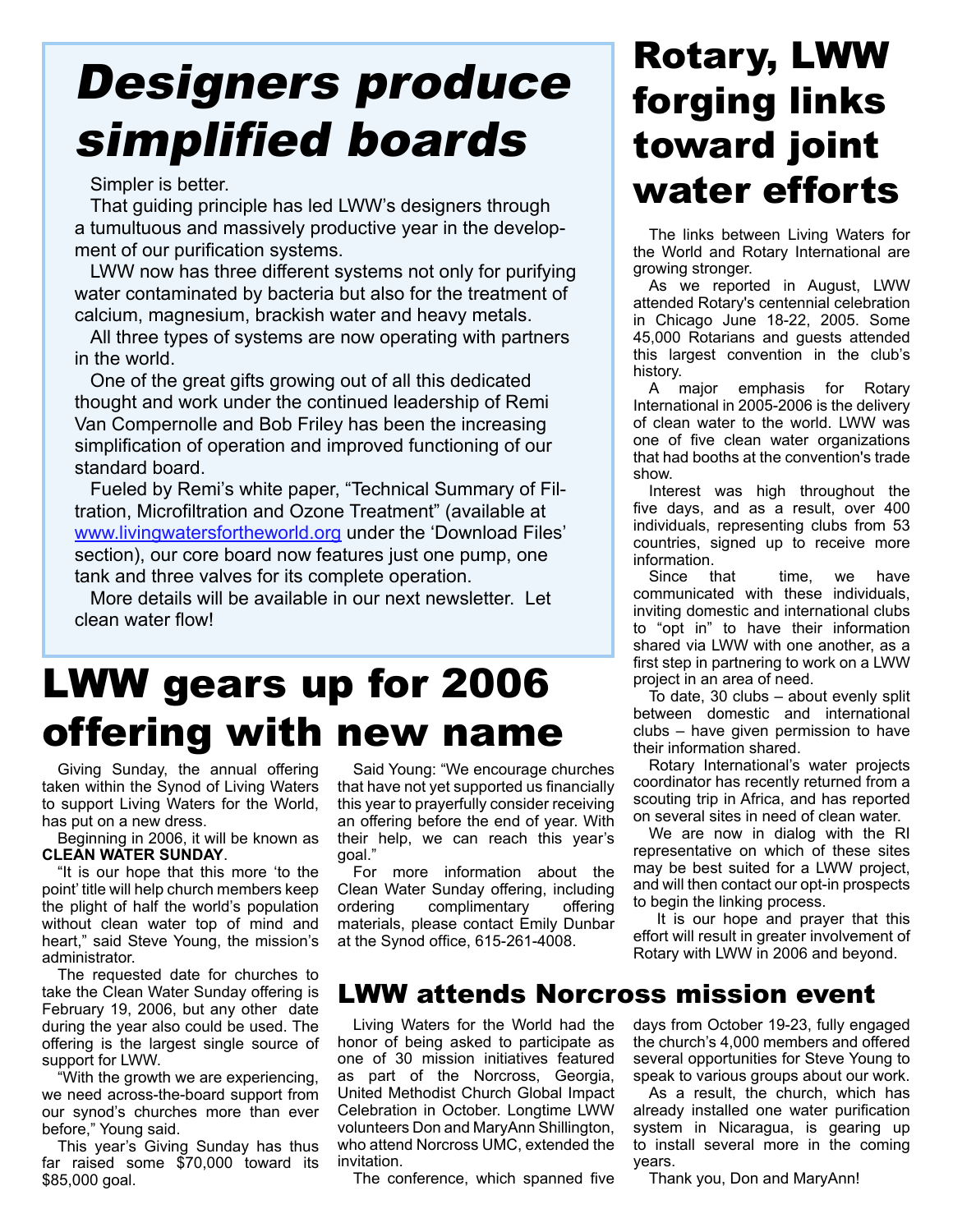

**These people made up the fifth CWU, held September 21-25 at Camp Hopewell, Miss.**

## CWU keeps growing; fees increased

As Clean Water U continues to grow and equip more and more groups from across the country to work with mission partners to bring the gift of clean water, changes are inevitable.

Some call them growing pains.

The fifth CWU session, held September 21-25, had 43 students from 12 states.

They plan to install water purification systems in nine countries: Honduras, Madagascar, Sudan, Philippines, Ghana, Guatemala, Panama, Mexico and Haiti.

With completion of the September session, some 200 students have been taught since CWU's inception in March 2004.

So many students enrolled in September's CWU 103, the installers' course, that two additional temporary bays had to be added to the water

#### **2006 CWU Dates**

- **March 8-12**
- **April 19-23**
- **September 6-10**
- **October 18-22**

building to provide enough room for all the students to work.

Plans are under way for construction of a second training building just a few feet downhill from the first.

LWW is increasing the number of CWU sessions per year. Two were held in the first year, 2004, and three this year. Four are planned in 2006 (see list of dates at left).

The gains have made it impossible for LWW to continue its previous practice of underwriting CWU costs in order to lower tuition fees. The LWW Committee has directed that CWU fees be adjusted to cover actual costs.

As a result, the enrollment fee for CWU has been raised to \$550, which covers all training materials, housing and meals for the five-day course.

To ease the impact of the increase on mission trip partners, LWW has created a package deal: Three CWU slots (one in each course) and the basic set of parts for a standard water purification system for \$3,305 — a 10 percent discount.

#### How you can deliver living water

• **Pray**. You can provide prayer support, especially for children whose very lives depend on being rescued from germ-infested water that runs through the poor neighborhoods where they live.

• **Learn**. Find out more about the problem and about what Living Waters for the World is doing about it. A good source is our Web site, *livingwatersfortheworld.org*.

• **Participate**. Help organize a project with

your church, presbytery or service club. Go on a mission trip. Spread the good news to those around you. Your time and talent can make a difference.

• **Give**. As the mission grows, so do its costs. Contributions are tax-deductible. You may give directly to Living Waters for the World or through your church, designating the gift to go to Living Waters for the World. Please let us know about your gift.